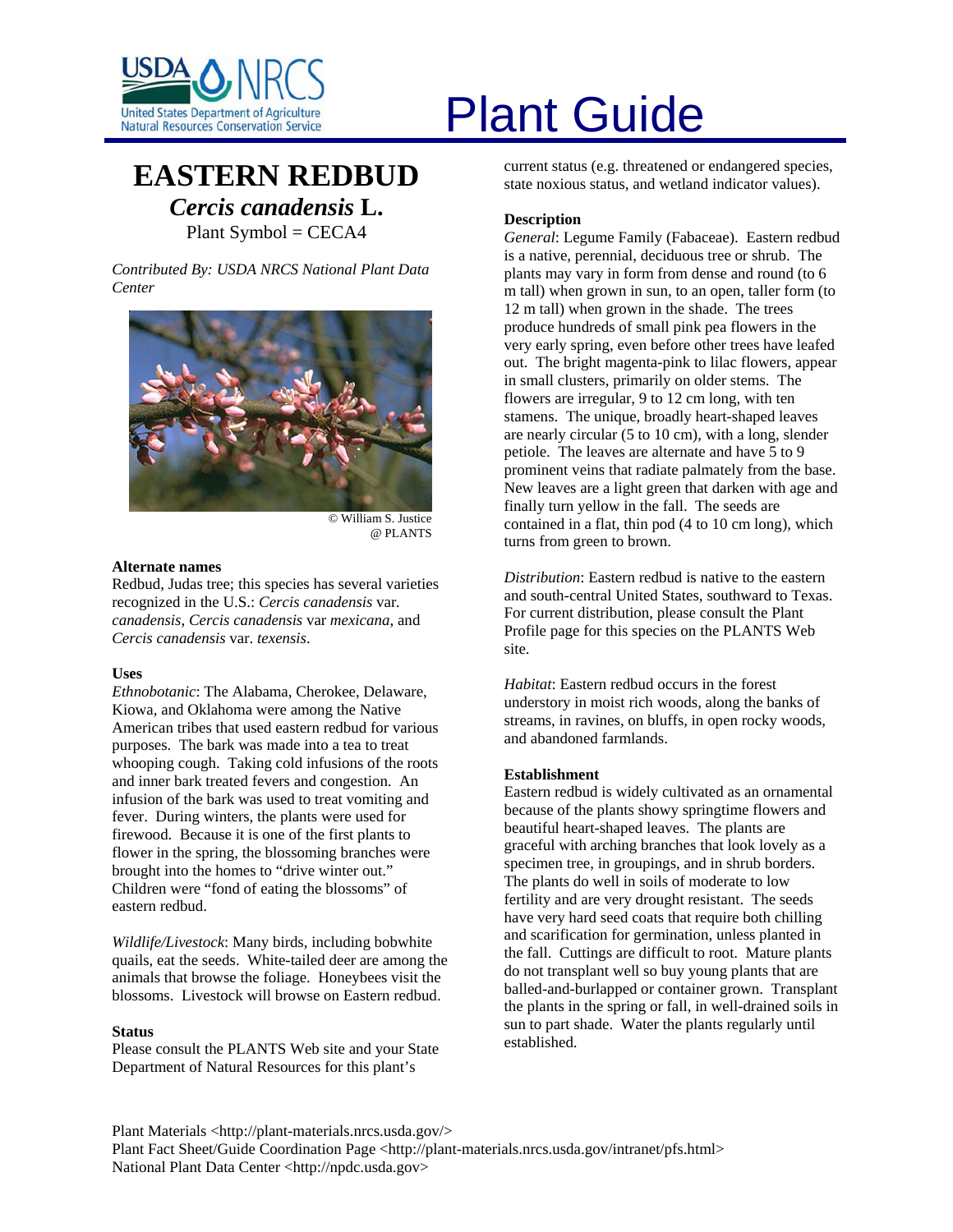#### **Management**

These plants require very little maintenance. The brown seedpods, which can cling to the branches until late in the year, can be somewhat unattractive.

#### **Pests and Potential Problems**

Eastern redbud has relatively few pests. Stem canker, leaf spots, and verticillium wilt may be a problem. The plants may experience some insect damage from leaf rollers, treehoppers, scales, leafhoppers, aphids, and spider mites, but damage is rarely severe.

# **Cultivars, Improved and Selected Materials (and area of origin)**

These plant materials are readily available from commercial sources. Contact your local Natural Resources Conservation Service (formerly Soil Conservation Service) office for more information. Look in the phone book under "United States Government." The Natural Resources Conservation Service will be listed under the subheading "Department of Agriculture."

#### **References**

Bailey, L.H. & E.Z. Bailey 1976. *Hortus Third: A concise dictionary of plants cultivated in the United States and Canada*. Simon and Schuster Macmillan Co., New York, New York. 1290 pp.

Dirr, M.A. 1997. *Dirr's hardy trees and shrubs: an illustrated encyclopedia*. Timber Press, Portland, Oregon. 493 pp.

Dirr, M.A. 1998. *Manual of woody landscape plants. Fifth Edition*. Stipes Publishing, Champaign, Illinois. 1187 pp.

Flint, H.L. 1997. *Landscape plants for Eastern North America*. Second Edition. John Wiley and Sons, New York, New York. 842 pp.

Greene, W.F. & H.L. Blomquist 1953. *Flowers of the South: Native and exotic*. University of North Carolina Press. Chapel Hill, North Carolina. 208 pp.

Halfacre, R.G. & A.R. Showcroft 1979. *Landscape plants of the Southeast*. Sparks Press, Raleigh, North Carolina. 325 pp.

Hamel, P.B. & M.U. Chiltoskey 1975. *Cherokee plants and their uses: A 400-year history*. Herald Publishing Company, Sylva, North Carolina. 65 pp.

Isley, D. 1990. *Vascular flora of the Southeastern United States, Volume 3, Part 2, Leguminosae* 

*(Fabaceae).* University of North Carolina Press, Chapel Hill, North Carolina. 258 pp.

Moerman, D.E. 1998. *Native American ethnobotany*. Timber Press, Portland, Oregon. 927 pp.

Moerman, D.E. 1999. *Native American Ethnobotany Database: Foods, drugs, dyes and fibers of native North American Peoples.* The University of Michigan-Dearborn.[Online]. Available: <http://www.umd.umich.edu/cgi-bin/herb> (27 June 2001).

Ottensen, C. 1995. *The native plant primer.*  Harmony Books, New York, New York. 354 pp.

Rogers, D.J. & C. Rogers 1991. *Woody ornamentals for Deep South gardens*. University of West Florida Press, Pensacola, Florida. 296 pp.

Small, J.K. 1933. *Manual of Southeastern flora*. University of North Carolina Press, Chapel Hill, North Carolina. 1554 pp.

Swanson, R.E. 1994. *A field guide to the trees and shrubs of the Southern Appalachians*. John Hopkins University Press, Baltimore, Maryland. 399 pp.

Swanton, J.R. 2000. *Creek religion and medicine*. University of Nebraska Press, Lincoln, Nebraska. 684 pp.

Taylor, L.A. 1940. *Plants used as curatives by certain Southeastern tribes*. Botanical Museum of Harvard University, Cambridge, Massachusetts. 88 pp.

Whitthoft, J. 1947. *An early Cherokee ethnobotanical note* (Communicated by W.N. Fenton). Journal of the Washington Academy of Sciences 37(3): 73-75.

Young, J.A. & C.G. Young 1992. *Seeds of woody plants in North America*. Dioscorides Press, Portland, Oregon. 407 pp.

#### **Prepared By**

*Diana L. Immel*  Formerly USDA, NRCS, National Plant Data Center, c/o Environmental Horticulture Department, University of California, Davis, California